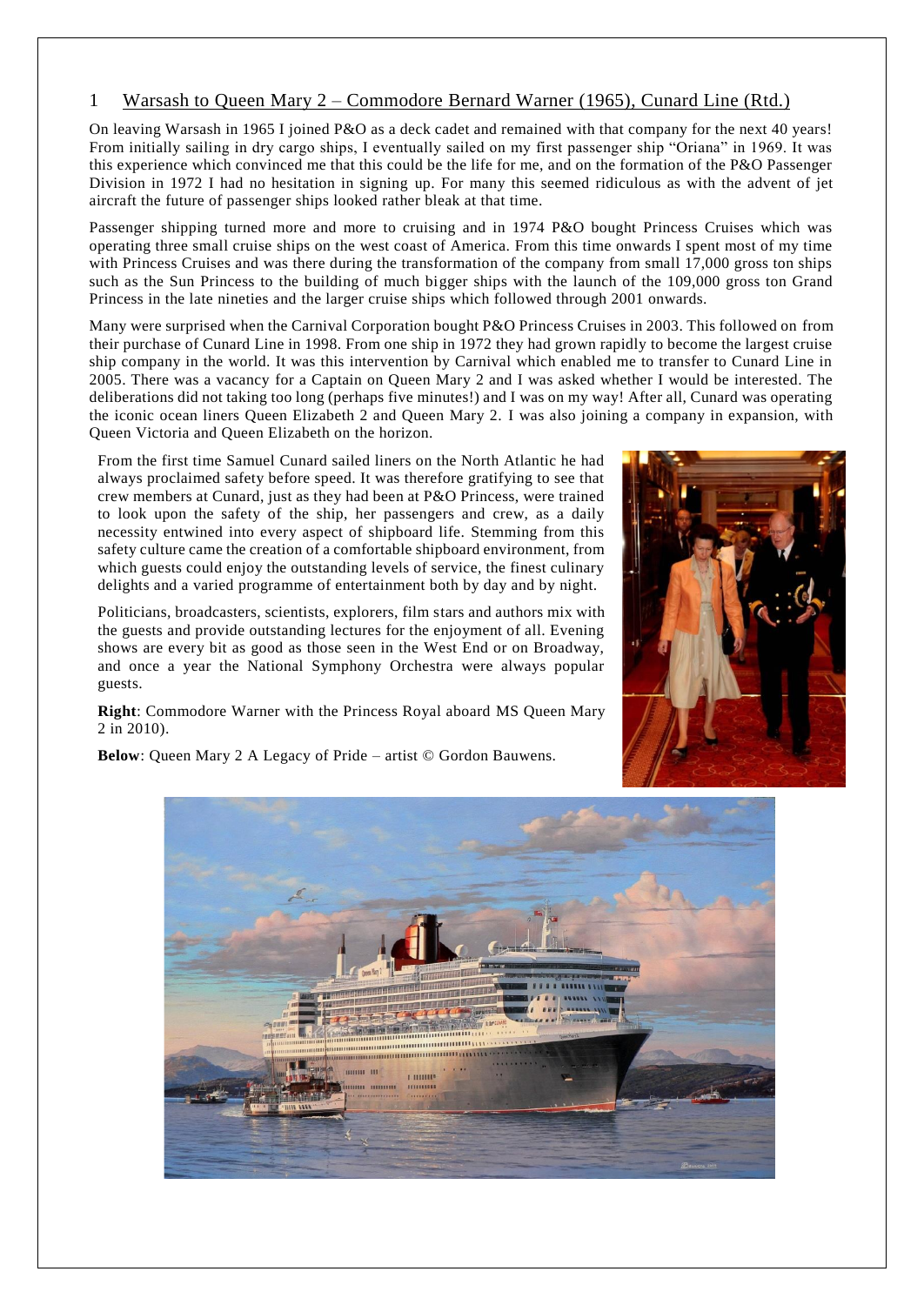In a fast moving world Cunard Line created an atmosphere away from it all, where formality and dressing up for dinner became an experience to be relished by the majority of the passengers. Other companies had steadily become more informal and Cunard certainly attracted those who wanted those bygone days of elegance recreated. Cunard does not have any class structure as would have existed in years gone by. Most guests on Queen Mary 2 enjoy fine dining in the Britannia Restaurant. The higher-grade staterooms and suites eat in either the Princess or Queens Grill where flambé cooking tableside and a little more personalized service can be expected. All the cabins (staterooms) are of a decent size but differ greatly in cost from the smallest inside cabin of 194 square feet costing about £150 a day, right up to the Grand Duplex suites of 2,294 square feet and jointly costing up to £,1200 a day. With all lower berths taken in each cabin there would be 2,620 passengers, looked after by 1,292 crew members.

Throughout the summer Queen Mary 2 crosses the Atlantic between Southampton and New York, and there is not a finer or more suitable ocean liner to fulfil this role. Not only is she spacious and elegant, but she also has the best sea keeping qualities of any other ship on which I served during my 45 years at sea.



Queen Mary 2 meets Queen Mary for the first time in Long Beach California 2007



Queen Mary 2 sailing out of New York with QE2 as she makes her final visit in 2008 before being retired

Cruise ships these days are built with flat sides and constructed to create maximum space for passengers, and hence do not have the hull design suitable to cope with the rougher seas of the North Atlantic. Queen Mary 2 is beautifully proportioned with every plate individually engineered to create an exceptionally streamlined hull to slice through large swells and rough seas with ease. Such detail does not come cheaply and the total cost of the build, prior to her naming by Her Majesty Queen Elizabeth in 2003, was in the region of £540 million.

Comfort is obviously important on an ocean liner likely to meet all kinds of foul wea ther and the rolling motion of the ship is dampened by up to 90% by two pairs of gyroscopically controlled Rolls Royce fin stabilizers. For the size of ship these are relatively small, being just 21 feet long and 8 feet wide. Drag can reduce the speed of the ship by up to 0.5 knot, so they fold into recesses in the hull when not required.

Queen Mary2 remains the largest ocean liner in the world and, at 150,000 gross tonnes and 1,130 feet long, is over twice the size of the QE2, which retired from service in 2008. Specific to her design and purpose, Queen Mary 2 is an ocean liner and not a cruise ship. Speed was therefore essential to fulfil the requirements of a liner with a punctual Atlantic schedule. Her full speed is marginally under 30 knots so she has never been eligible for the Blue Riband. However at that speed her fuel consumption is phenomenal, and ever since her launch, the crossing time for the Atlantic has been increased in the same proportion as the cost of fuel has risen!

The power plant consists of four Wartsila medium speed diesel engines and two General Electric gas turbines. Total combined power is 117 MW or 157,168 HP. With Marine Gas Oil (MGO) being considerably more expensive than Heavy Fuel Oil (HFO), the economical speed for the ship is 23 knots running on the four diesels. Bringing in one turbine increases her speed to 26 knots and with both turbines about 29.5 knots. It is estimated that at these kinds of speeds she is doing 32 feet to the gallon and burning 500 tonnes of fuel over 24 hours! Hence the requirement for a total bunkering capacity of 10,000 tonnes.

Queen Mary 2 does not have rudders, but is steered by two Rolls Royce Mermaid azimuthing propellers. There are four large propellers at the stern of the ship (each approximately 20 feet in diameter). Each propeller is attached to the forward end of a pod, which contains the electric drive motor. The forward two props are fixed and just give ahead or astern movement, whereas the after two props are set slightly closer together and u sed to steer the ship while at sea. At slower speeds and on entering port the propellers are capable of being rotated through 360 degrees. This gives extreme manoeuvrability at the stern of the ship.

Another interesting fact about the propellers is that they pull the liner through the water and do not push as on most conventional ships. The entire pod with the prop attached weighs about 260 tonnes or the equivalent of a Boeing 747!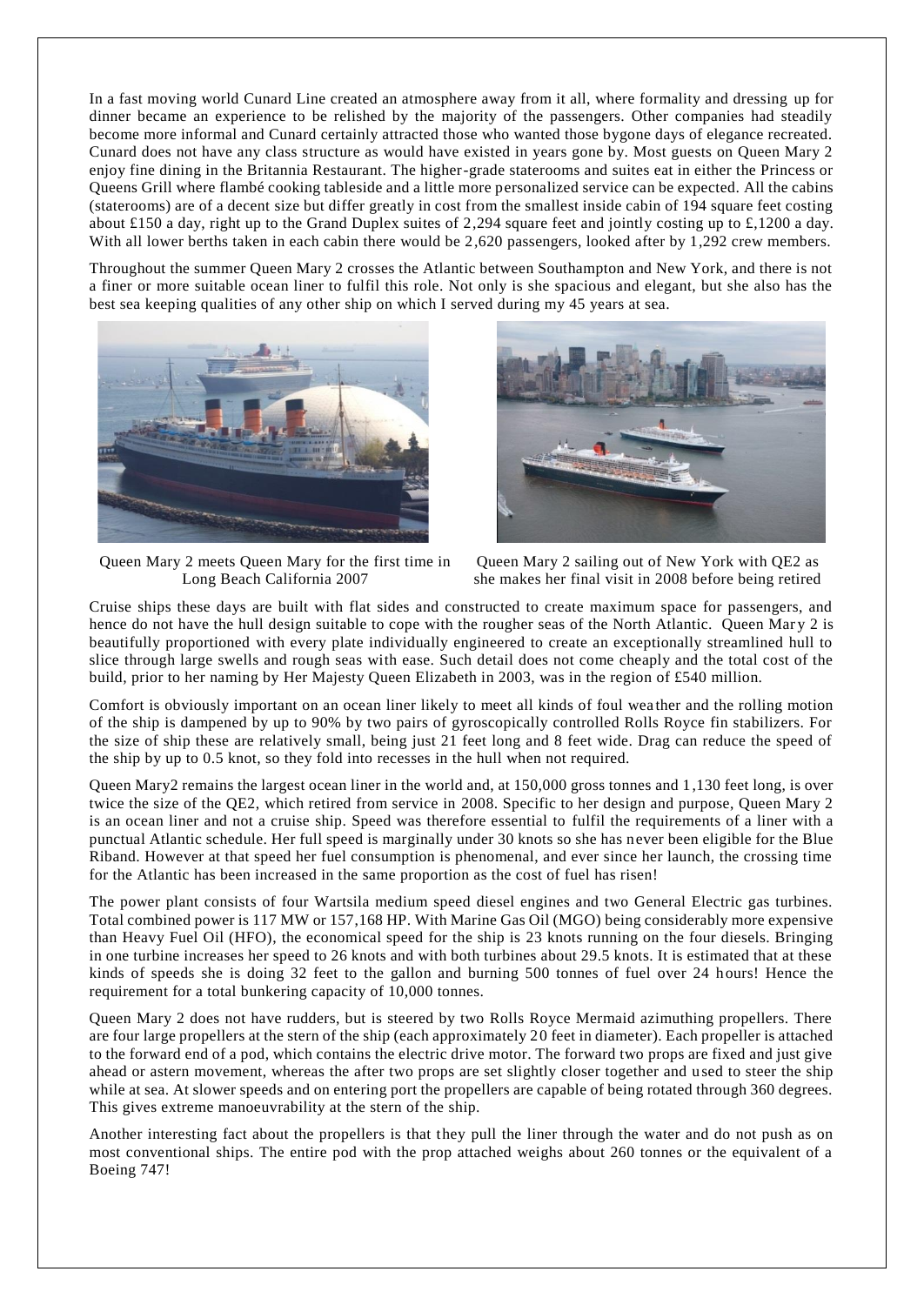

Port side Rolls Royce ahead/ astern propeller Rolls Royce Mermaid azimuth pods

At the bow there are three thrusters mounted in athwartship tunnels running beneath the waterline. These draw water in from one side of the ship and throw it out the other, thus creating the thrust to move the bow in synchronization with the stern. The later ships, Queen Victoria and Queen Elizabeth, have not been designed to operate at the same kind of speeds as Queen Mary 2 and consequently they do not require the additional two fixed propellers. They do however have two "azipods".

Day in and day out the passengers and crew (nearly 4000 of them) take baths and showers (at least we hope they do!) without giving any thought as to where it all comes from! The liner has three Alfa Lavel flash evaporators which make up to 1,900 tonnes of freshwater a day and this just about keeps up with the daily consumption. Long gone are the days when on Cunarders such as Mauretania, or even Queen Elizabeth and Queen Mary when only saltwater baths were available!

Now that I am retired, the thing I probably miss most is the ship handling, and in most circumstances, being able to take Queen Mary 2 in and out of port without the use of tugs. Using one hand on the controls, she can hold up against a beam wind of nearly 30 knots, which is a remarkable achievement considering the ship's side is about 3.5 acres and acts like a gigantic sail!

Although backwards and forwards across the Atlantic during summer may sound monotonous to some, nothing could be further from the truth. The passage route is always different in order to take advantage of the fairest weather, avoid or take advantage of the Gulf Stream, and of course avoid the ice, prevalent over the Grand Banks of Newfoundland from February through to late June. The most oft asked question other than "If you're here who's driving?" was "Will we pass over the wreck of the Titanic?" We were normally within just a few miles of that fateful position.

Summer Atlantic crossings are interspersed with voyages up to Norway and south to the Mediterranean. During autumn she sails out of New York up the east coast of the United States as far as Quebec and most winters she can be found in the Caribbean. Once a year she undergoes a World Voyage and even today creates a great deal of interest at all the ports she visits.

I was appointed Commodore of Cunard Line in 2007. Although making visits to the other ships in the Fleet, I chose to remain in Command of Queen Mary 2, which in my view remains the finest ship afloat. Not just because of her size and grandeur, but more particularly for the finest ship's company, who from top to bottom work exceptionally hard to provide outstanding levels of service to many wonderful passengers from both sides of the Atlantic. The crew is the lifeblood of the ship!

## 2 My Cunard Days – Captain Mike England (1960)

Mention Cunard to most people and they think of the iconic transatlantic Liners. When I joined Cunard in 1960 they had eleven passenger ships. The two Queens and the Mauritania were on a weekly service to New York from Southampton, the Britannic, Media and Parthia to New York from Liverpool, the Saxonia, Ivernia, Sylvania and Carinthia to Montreal and Quebec from Liverpool. The remaining vessel, the Caronia, was built to world cruise. She was not, as they are today, painted white but two tone green with the hull darker than the superstructure. The idea behind this was that green was kinder to the eyes in the tropics.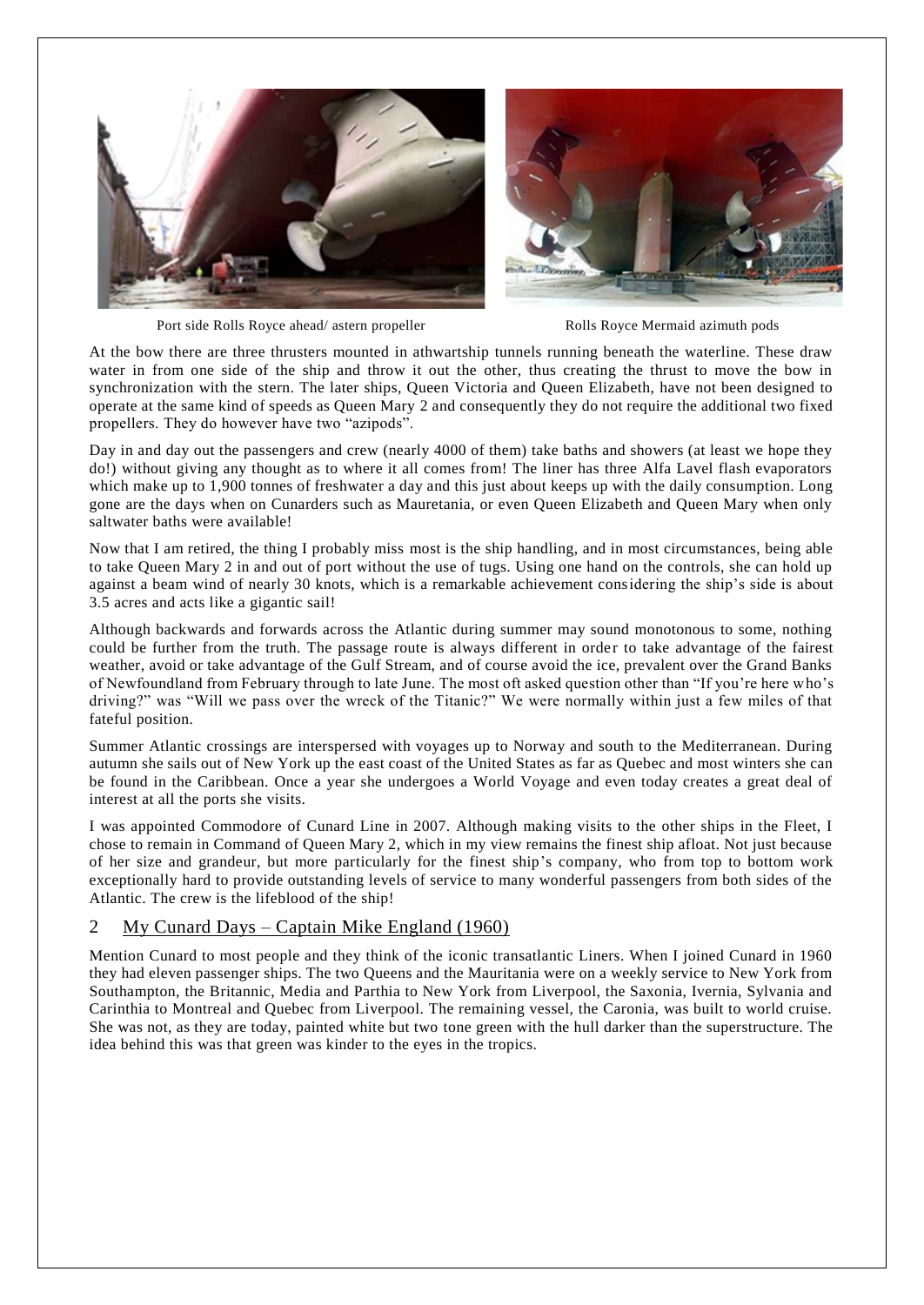The Liverpool crews called this colour 'WC green'. In 1960 all deck officers on the passenger ships had a Masters ticket, so all cadets joining the company served on Cunard's cargo ships.Seven of the cargo ships, namely Arabia, Asia, Assyria, Andria, Alsatia, Alaunia and Andania were on the North Atlantic trade mainly between London and Liverpool to the east coast of the USA and Canada. The main ports of call in the USA were Boston, New York, Baltimore and Philadelphia, whilst the Canadian ports were Montreal and Quebec in the summer and Halifax and St John in the winter. During my time in Cunard the routes extended to ports in the Gulf of Mexico calling at Houston, Galveston, New Orleans, Pensacola and Tampa.



The remaining four ships, namely Pavia, Phrygia, Lycia and Brescia, which were half the size of the Atlantic ships, were trading from Liverpool to ports in the Mediterranean and Black Sea. These ships were originally destined to trade between Liverpool and ports in the Great Lakes but although the odd voyage to the Great Lakes was undertaken it did not become a regular route.

My first ship after leaving the School of Navigation was the Arabia which I joined in Liverpool's Gladstone Dock on May 2<sup>nd</sup> 1960. Nothing I learned at Warsash could have prepared me for the North Atlantic! The weather was terrible even in the summer months. The Arabia was running between Liverpool and Montreal so we were always on a northerly great circle and I was seasick for the first three voyages. On arriving back at Liverpool after the third miserable crossing I vowed to do one more and if I was sick again I would never set foot on ano ther ship . Fortunately on the fourth voyage I found my sea legs and was never afflicted again.

Whilst at sea I was on the 4-8 watch with the mate and then after breakfast I would work on deck with the Bosun until midday. It was good training, the Mate's philosophy was never tell a man what to do if you could not do it yourself.

During my apprenticeship I served on Arabia (right), Asia, Assyria, Pavia and Brescia. The Pavia and Brescia made a welcome break from the North Atlantic as they were on the Mediterranean routes calling mainly at Italian, Greek and Turkish ports. Life was much slower, many ports were 'anchors-down, stern-to. In Greece we loaded currants and sultanas.



The cargo was brought to the quayside on carts pulled by horses, loaded into barges and when the barge was full it was pulled out to the ship's side where it was loaded aboard. It took forever. This was not a problem for us as usually close by was a quiet beach were we could top up our sun tan. Talking about sun tans reminds me t hat on one voyage we were on the boat deck sunbathing and one of the crew members, who happened to be black, spotted us and remarked that he couldn't understand why we were trying to get black when he and millions like him were trying to get white.

On obtaining my Second Mates certificate in July 63 I was appointed to the Pavia. She had been chartered to Zim Israel Nav. Co. Ltd, and was in Leghorn Italy. Cunard flew me and the rest of the crew out to join the ship with the promise that we would be relieved after 6 months. The ship was chartered to trade between Eilat in southern Israel and the east coast of Africa, South Africa and Indian Ocean Islands including Madagascar and Mauritius. Departing from Leghorn we headed to transit the Suez Canal which I found fascinating as it was all new to me. Once through the canal we were ordered to Djibouti for bunkers then to Quelemaine, Durban and Cape Town returning to Eilat via Mombasa. The ship was never designed for these waters, the main engine was a Doxford Diesel but all the winches and windless were steam which meant that the engine room was unbearably hot. None of the accommodation was air conditioned so sleeping became a problem especially to start with as most of us had been toughened up on the North Atlantic.

The voyage to Cape Town and back to Eilat was mostly uneventful. On arrival in Eilat we had to anchor to await a berth, the wind was blowing off the desert and I couldn't believe how hot and dry it was, so hot and dry that perspiration did not stand a chance. The Captain decided that whilst at anchor we would lower the lifeboats to make sure the gravity davits still worked. The starboard boat was lowered first and on touching the water it just kept going until completely submerged. The boats were timber clinker built and the hot dry weather had caused the timbers to dry out and shrink so were no longer water tight. We left the boats in the water to fix the problem.

In the seven months I was on this ship I have many happy memories, particularly a) getting a team together from the crew to play soccer against what we thought were a bunch of local lads only to find that we were playing against the Eilat professionals - we got slaughtered 23-0, b) the Jewish port medical officer always arrived on the ship at breakfast time so that he could savour a bacon buttie, c) a visit to a kibbutz where I drank dark beer and everybody laughed at me because only pregnant ladies drank dark beer, d) swimming in the sea on Christmas day with the Indian Ocean so calm it looked like a mirror, e) the stewardess on the flight from Eilat to Tel Aviv who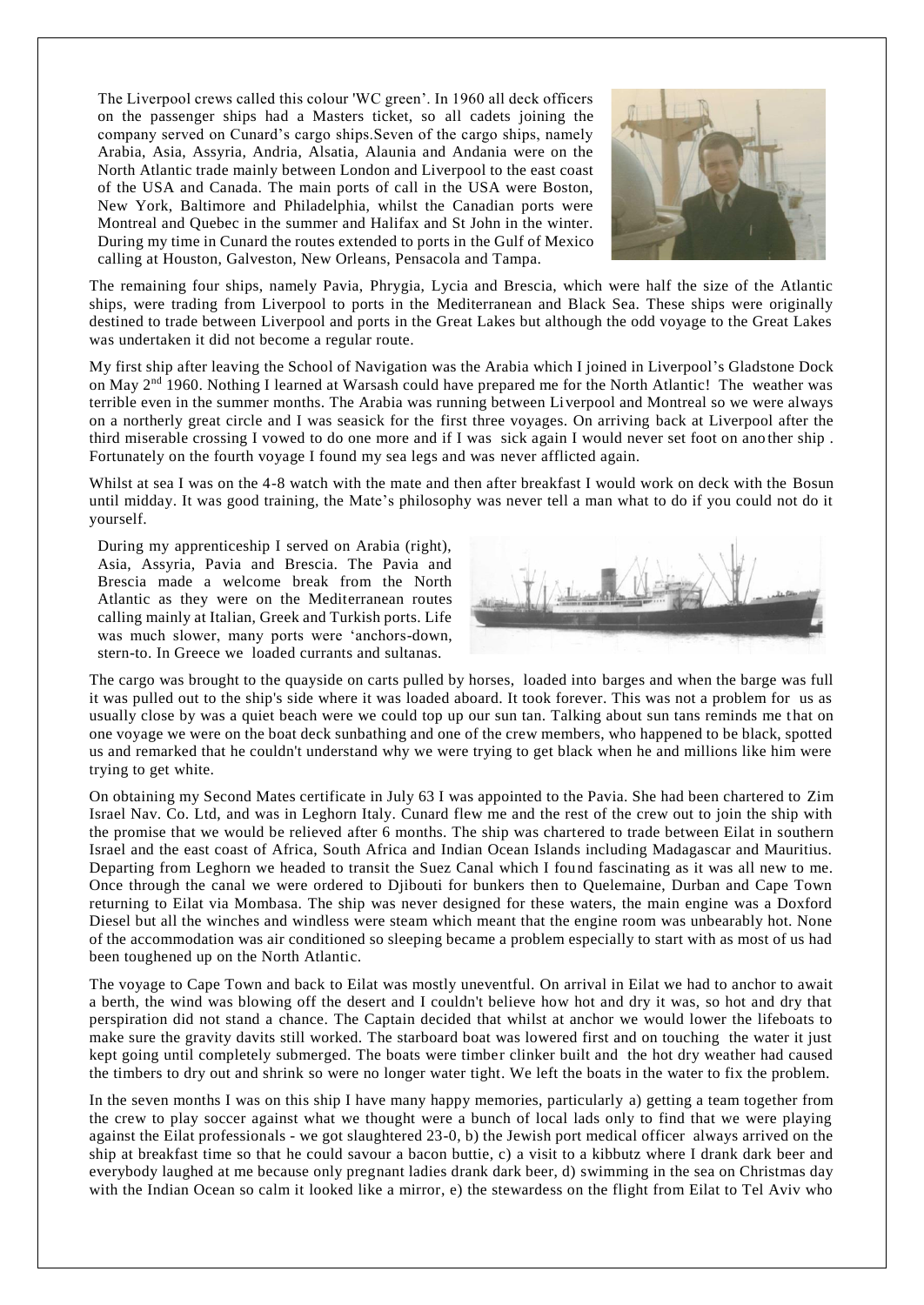asked would I like some tea and when I replied yes placed a cup of hot water in front of me then dunked an already used teabag into it a couple of times to add colour.





mv Pavia chartered to Zim Israel Line mv Brescia at Venice

My next ship was the Brescia, originally built as the Hickory Isle before becoming one of Cunard's Mediterranean fleet. The Brescia did ten knots flat out with the wind behind and if we encountered any weather with a head wind she would stop. We once spent three days off Cape Finisterre until the weather changed. Despite this she was a happy ship and I enjoyed my time on her. One voyage when we were ordered to proceed to Kulluk in Turkey to load 700 tons of emery stone. The captain instructed me to lay off a course but I could not find a port called Kulluk but I did find a Gulluk so the captain said " that's close enough lets go there."

On arrival we spotted a mound of stone so figured we were in the right place. We anchored stern-to and on the shore women loaded the emery stone into baskets which they then carried on their heads to the water's edge and emptied into a barge. The barge was pulled out to the ship and the men loaded the stone into the ship. I asked the agent how he knew when we had loaded 700 tons and he shrugged and said "you tell me"! The Mate had to watch the draft carefully and calculate when we had the right load.

From 1963 and 1970 I served on many of the company's cargo vessels. In 1966 Cunard and Brocklebank amalgamated to be known as Cunard Brocklebank and I served on three of the Brocklebank ships, the Masirah, the Maskeliya and the Mangla. Between 1963 and 1966 Cunard built six new cargo ships of the same design to replace the ageing Atlantic ships named Parthia, Media, Ivernia, Scythia, Samaria and Scotia. All of these ships were Sulzer powered diesels and were affectionately called 'The Mickey Mouse Boats'.



Cutaway view of Cunard's 'Mickey Mouse Boats'

In December 1966 I joined the Scotia in Cammel Lairds where she had been built. The Scotia was the last of the 'Mickey Mouse Boats' and she was a little different from the previous five in that she had an ice strengthened bow and a bridge controlled engine. The design of the ship was to provide an all year round service to Mon treal and Quebec which meant that during the winter months we encountered a lot of ice. After trials our first voyage from Liverpool to Montreal was a success but navigating through the ice in The Gulf of St Lawrence was a new experience. You had to continually look for leads in the ice and constantly monitor the load on the main engine winding it back if it exceeded a certain amount. If the ice was very thick we would stop, go astern and then ahead to break a way through, hence the bridge controlled engine. First time in the ice.